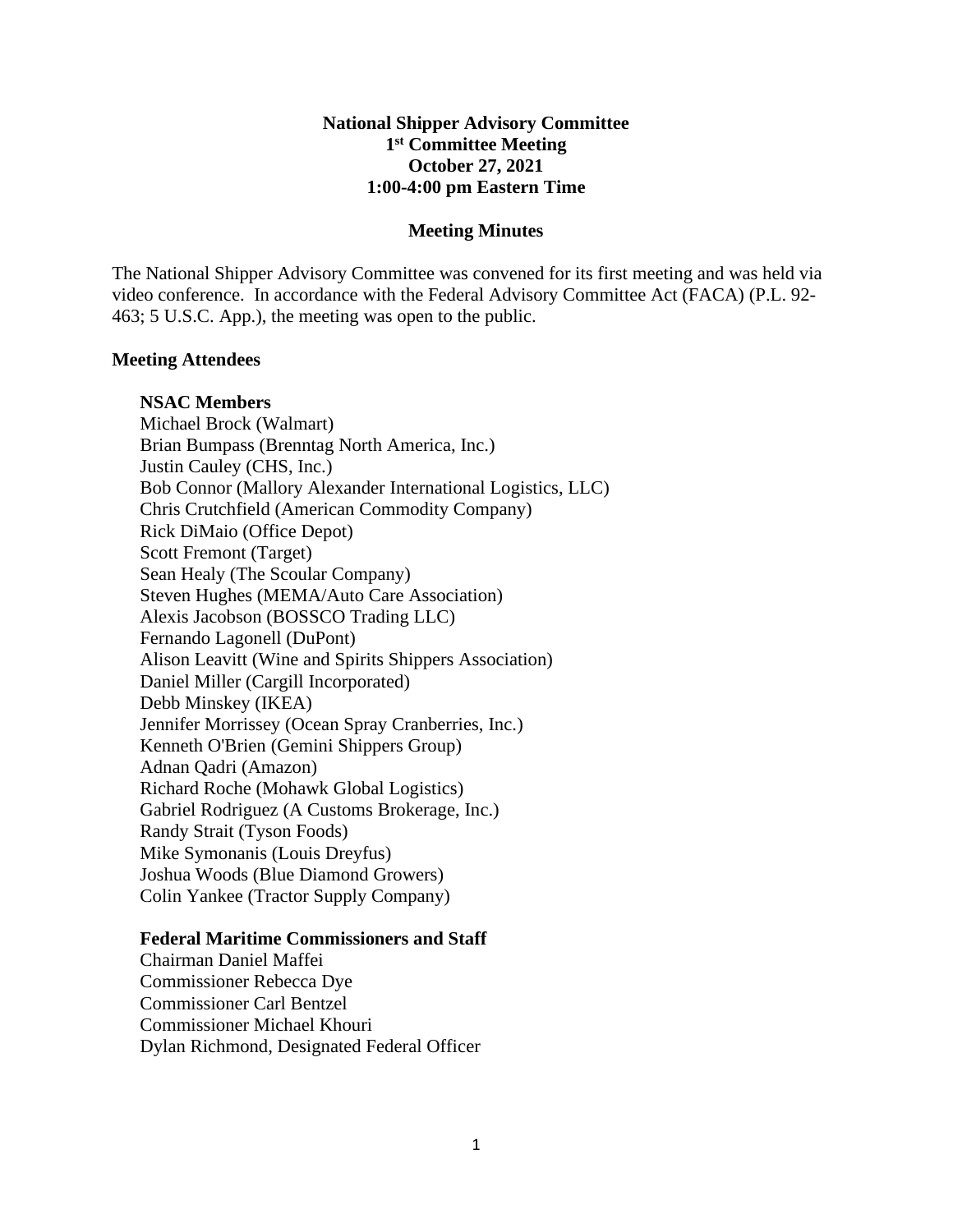### **Introductory Comments**

Dylan Richmond, the Designated Federal Officer (DFO), welcomed everyone to the first National Shipper Advisory Committee (NSAC), and mentioned the timeliness of the meeting given current circumstances.

### **FMC Commissioner Remarks**

- Commissioner Rebecca Dye: Commissioner Dye noted that she is looking forward to the Committee's work and also stated that she would like to recommend forming a similar advisory committee composed of ocean carriers, MTOs, and ports. Suggested some subcommittees may wish to work with this board if formed.
- Commissioner Carl Bentzel: Commissioner Bentzel thanked shippers on the advisory committee for their participation given the important matters requiring discussion. He stated his hopes that this committee will produce some recommendations showing the industry a way forward and urged them to consider the broader views of the shipping community at large in developing any recommendations.
- Commissioner Michael Khouri: Commissioner Khouri provided written remarks, which have been included as an attachment.
- Chairman Daniel Maffei: Chairman Maffei thanked Commissioner Dye for recommending the formation of this committee during Fact Finding 28. He noted that he would like for the Committee to have an honest conversation on fees, particularly regarding detention and demurrage.

## **Designated Federal Officer Remarks**

Dylan Richmond stated that he has been designated the Designated Federal Officer (DFO) for the National Shipper Advisory Committee as required under the Federal Advisory Committee Act. The DFO is primarily an administrative role, but it does include key responsibilities. The DFO is responsible for calling meetings of the Committee, approving the agenda before committee meetings, and must attend all full Committee meetings. If the committee chooses to form subcommittees, they must be approved by the DFO. However, the members of the Committee are responsible for their work on the Committee and any recommendations that arise.

#### **Committee Introductions**

Each committee member provided a brief introduction of themselves, their interest serving on the Committee, and what they hope to see the Committee accomplish.

#### **Election of Chair/Vice Chair**

The DFO announced the outcome of the vote for the positions of Chair and Vice Chair of the Committee: the members of the Committee voted to elect Brian Bumpass as Chair, and Mike Symonanis as Vice Chair.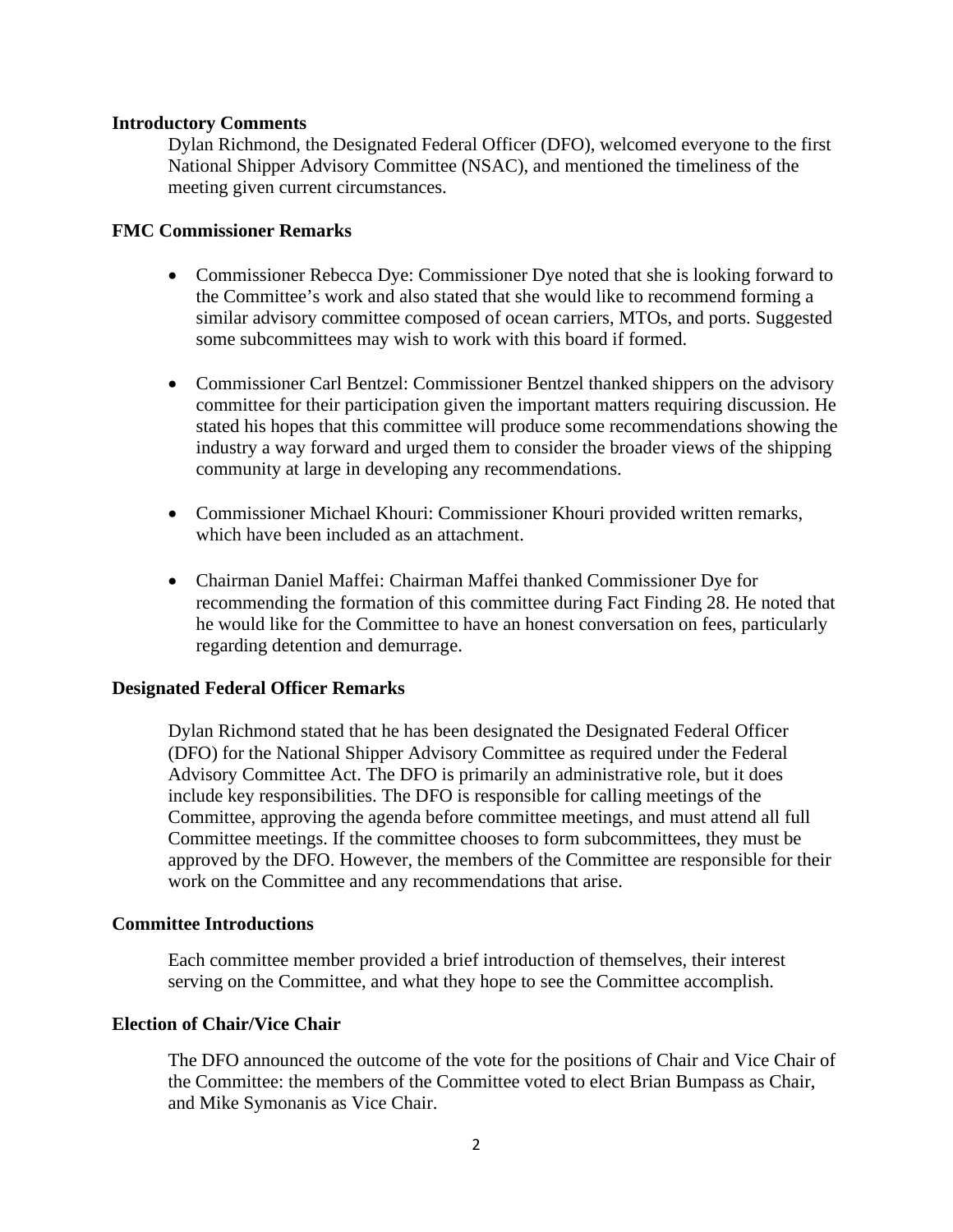#### **Roundtable Discussion**

The FMC requested the Committee's feedback on the below-mentioned items, but noted that the Committee is not limited to discussion of these topics alone.

### **a. Information sharing and transparency among supply chain actors**

The Committee identified several information sharing and transparency issues within the industry contributing to the current supply chain disruptions, including: a lack of reliable Estimated Time of Arrivals (ETAs) and Earliest Return Dates (ERDs) for containers, and of comprehensive data providing insight on different parts of the supply chain in general. Committee members also noted an absence of common agreement on definitions of terms and methods of calculation for certain metrics.

Some proposed solutions to these issues included creating consensus on the definition of terms, helping ports upgrade their data systems, standardizing means of collecting and sharing data, and developing good data governance principles. Technology, such as the blockchain, were noted as providing possible benefits in alleviating some of these problems, but the timeline for their availability to the industry is unknown.

Multiple members of the Committee noted that these issues, while exacerbated by conditions under COVID, have been present in the industry much longer and require long-term planning to prevent future disruptions. It was asked what the FMC can do to solve these problems, particularly in regards to mandating information sharing.

## **b. Cargo fees**

Many Committee members argued that detention and demurrage charges do not incentivize the fluid movement of cargo – particularly in the current environment – but in fact act as a penalty to shippers who are sometime unable to move cargo due to no fault of their own. They questioned the practice of passing on these costs to shippers in light of the fact that other entities along the supply chain may be responsible for the inability to move containers.

Members noted that developing good data collection and transparency practices are a possible solution to determining whether these fees are reasonable and what effect they have on the movement of cargo. Furthermore, according to Committee members, the changes required to address the larger issues within the supply chain require government coordination on efforts that may fall outside of the FMC's jurisdiction.

## **c. Current observations on the supply chain**

Many Committee members agreed there is a shortage of both truckers and chassis, that shippers are often notified of non-availability of space for containers with little notice, and that simply charging more fees will not solve the problem of slow-moving